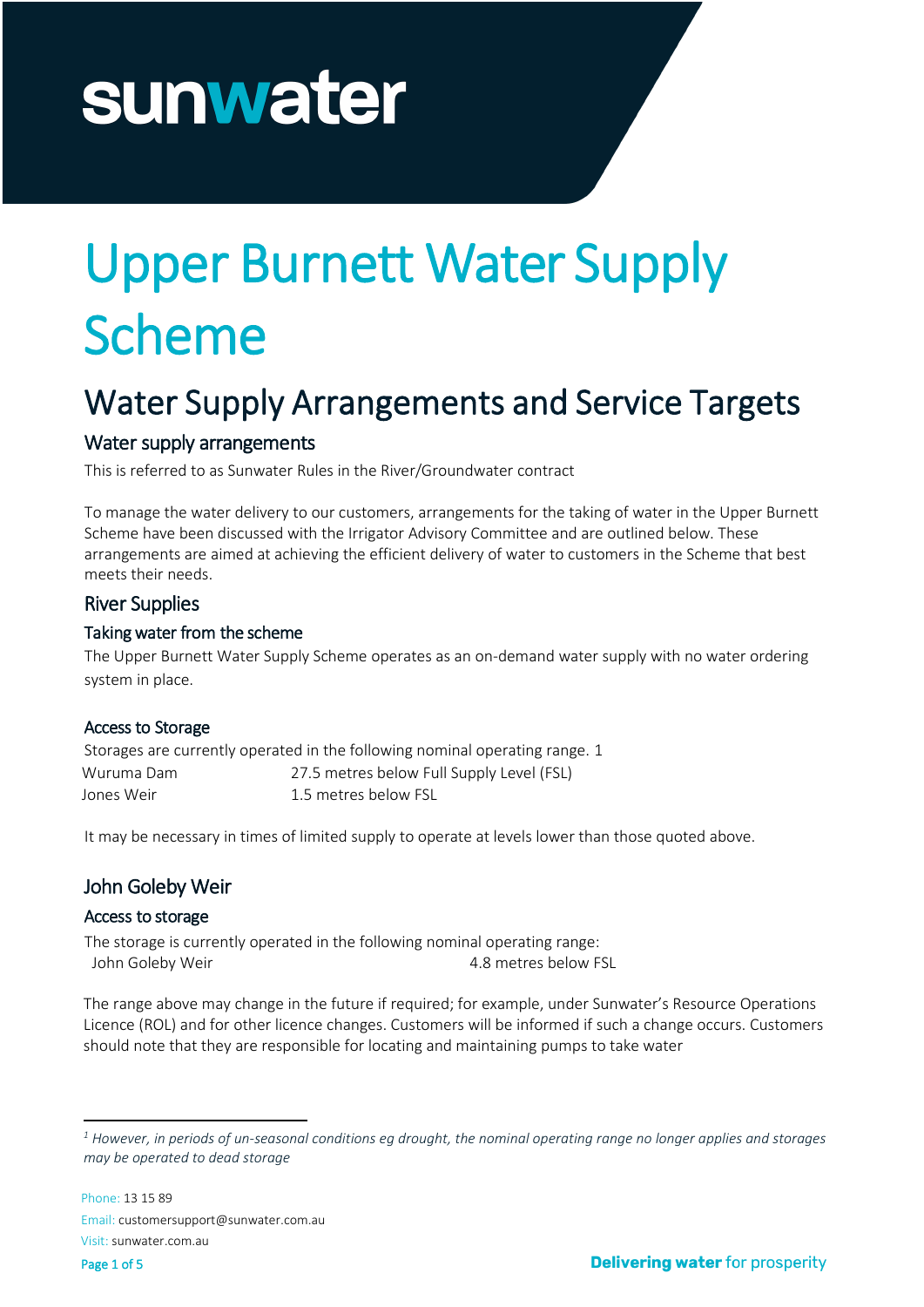#### Waterharvesting

Waterharvesting is announced and charged for by the Department of Regional Development, Manufacturing and Water (DRDMW). Any enquiries with regard waterharvesting should be directed to your local office of the DRDMW. The DRDMW will inform Sunwater of readings so that Sunwater can record this use as waterharvesting.

If no meter readings are received from the DRDMW then all water taken will be treated as announced allocation.

#### Changes to the volume or location for taking water

Sunwater approval must be sought prior to river customers:

- obtaining multiple delivery points
- transferring water to another customer
- transferring water outside of the river system to a channel customer.

For their benefit, customers should obtain Sunwater's approval through an application form process before finalising any dealings with another party, e.g. a temporary transfer. Sunwater may require operational and other issues to be resolved before approving. These will be discussed with customers during the application and approval process. Application forms can be obtained by calling Customer Support on 13 15 89 and from [sunwater.com.au.](http://www.sunwater.com.au/)

#### Stopping or restricting supply

Sunwater may suspend or restrict supply in a number of circumstances, including:

- during maintenance of Sunwater's assets
- if supply could cause Sunwater to break the law
- during a peak demand period, when rosters or rations may apply
- when the demand for water is so small it is impractical to supply it
- infrastructure limitations which make delivery impractical
- when there is a need to make special releases to maximise efficiency at times of limited supply, or during rain shutdown or customer pump breakdown situations
- when operating under special notices or regulations issued by DRDMW.

In the event that Sunwater restricts of suspends supplies customers should make arrangements for on-farm water storage to provide their ongoing water requirements during interruptions.

#### General

#### Complaints and dispute resolution

Sunwater's aim is to resolve problems and complaints quickly and effectively. Where a customer has a concern that is not able to be resolved, customers can choose to initiate a formal dispute resolution process by writing to the customer accounts manager.

If, through discussions, resolution cannot be reached either party may request the commencement of negotiations in good faith on a dispute resolution procedure, other than litigation or arbitration. If an agreement is reached to proceed to the next phase, independent mediation services of the Disputes Resolution Centres of Queensland can be used.

#### Billing arrangements

Invoices are sent quarterly, and all invoices must be paid within 30 days. Payments are allocated to the customer's oldest debt first, unless an invoice is in dispute. Sunwater only posts summary invoices, however,

Phone: 13 15 89 Email: customersupport@sunwater.com.au Visit: sunwater.com.au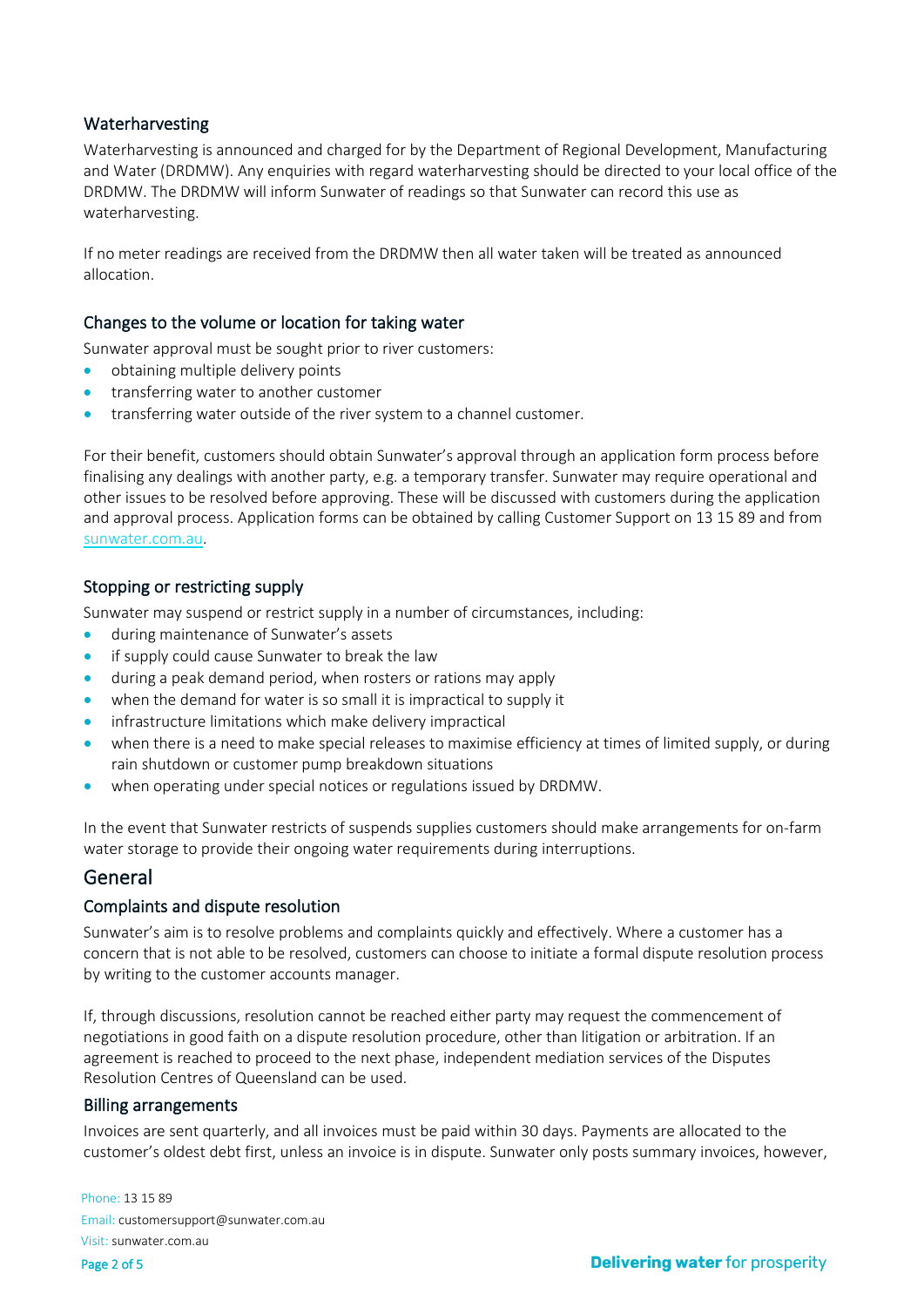you can receive a detailed invoice via email. Contact Customer Support on 13 15 89 to receive invoices via email.

#### **Notices**

Correspondence should be sent to Sunwater Customer Support as detailed below.

Sunwater Limited PO Box 15536 CITY EAST QLD 4002

Facsimile: (07) 3120 0249 Email: [customersupport@sunwater.com.au](mailto:customersupport@sunwater.com.au)

#### Communication – contact arrangements

Sunwater Customer Support is available for enquiries and business transactions (billing, temporary transfers, etc.) between the hours of 8.30am and 4.30pm Monday to Friday on 13 15 89. Sunwater Online is also available to all account holders and gives customers the ability to enter meter reads, view and print Invoices, update account details, enter water orders, submit temporary transfer and carryover applications. Call 13 15 89 to set up access or visit the managing your account page a[t sunwater.com.au](http://www.sunwater.com.au/) for help with Sunwater Online.

When calling Customer Support, please have your customer number and water allocation/offtake number when reporting supply problems.

In the event of an emergency, please call 13 15 89 and press 1 (24 hours a day, 7 days a week). Further information about Sunwater can be obtained from our website: [sunwater.com.au](http://www.sunwater.com.au/)

# Service targets

As described under clause 3 of the standard contract:

- 3(d) Sunwater shall, at approximately annual intervals, during this Agreement publish a report comparing the performance of Sunwater with the Service Targets;
- 3(e) Sunwater shall publish Service Targets for the Regulated Area and revise these from time to time after considering changes in customer needs determined through customer consultation, and changes in industry practice and procedures.

We are committed to publishing service targets and reporting to customers on our performance against targets. Following discussion and consultation with the Irrigator Advisory Committee, this document contains service targets that have been set for the Barker Barambah Water Supply Scheme (river).

#### Planned shutdowns

Planned shutdowns have been included as a target and Sunwater recognises that the following are important service issues for you:

- that you will be notified about a shutdown so that you can plan ahead
- the timing of the shutdown should suit most customers
- the duration of the shutdown should minimise the impact on customers while enabling Sunwater to perform maintenance on the scheme.

*Definition: a planned shutdown occurs when customer supply is interrupted or restricted due to the performance of work that is planned in advance.*

Phone: 13 15 89 Email: customersupport@sunwater.com.au Visit: sunwater.com.au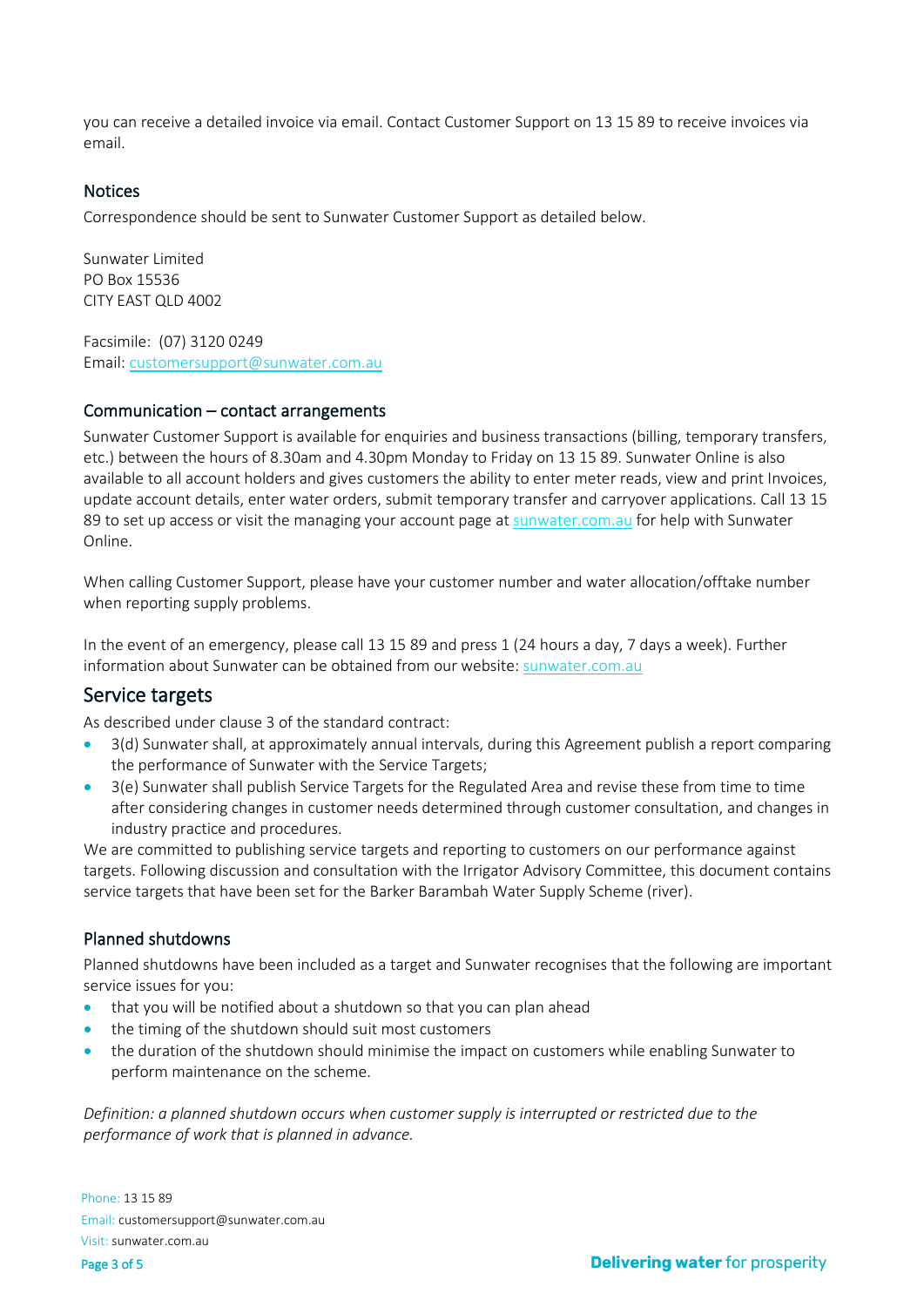# Planned shutdowns - timing

| Delivery service type Scheme target |                                                                                           |
|-------------------------------------|-------------------------------------------------------------------------------------------|
| River & John Goleby                 | The timing of all planned shutdowns will be set following consultation with the Irrigator |
| Weir                                | Advisory Committee (for a shutdown affecting a large part of the scheme), customer        |
|                                     | groups or individuals (for shutdowns affecting small areas).                              |

#### Planned shutdowns - duration

| Delivery service type Scheme target |                                                                                         |
|-------------------------------------|-----------------------------------------------------------------------------------------|
| River & John Goleby                 | Sunwater will complete all planned shutdowns within the period notified to customers    |
| ı Weir                              | (unless later varied by agreement with the group originally consulted with), unless     |
|                                     | something occurs that is beyond Sunwater's control, such as adverse weather conditions. |

# Planned shutdowns - notice

| Delivery service type       | Scheme target                                                                                                                                                                               |
|-----------------------------|---------------------------------------------------------------------------------------------------------------------------------------------------------------------------------------------|
| River & John Goleby<br>Weir | For shutdowns planned to exceed two weeks, at least eight weeks written notice by letter<br>will be provided to each customer affected by the annual shutdown.                              |
|                             | For shutdowns planned to exceed three days, at least two weeks written notice by letter,<br>fax, telephone, or verbal advice will be provided to each customer affected by the<br>shutdown. |
|                             | For shutdowns planned to be less than three days, at least five days' notice will be<br>provided at least verbally to each customer affected.                                               |
|                             | Each notice will state the start date, and anticipated shutdown duration.                                                                                                                   |
|                             | A reminder will be placed in the local newspaper one week before the planned shutdowns<br>commence                                                                                          |

# Unplanned Shutdown

Unplanned shutdowns have been included as a target and Sunwater recognises that the information provided to you about an interruption and the period of time taken to resume supply are important to you.

*Definition: An Unplanned Shutdown is an unforseen or not planned mechanical or operational failure of Sunwater's water delivery infrastructure that stops or restricts the supply of water to a customer for more than 2 hours (including emergency repairs). It does not include events that are beyond Sunwater's control (eg. power failure or storm)[2a](#page-3-0)nd does not include interruptions to supply caused by errors in estimating water demand and releases, or people taking water without authorisation.*

# Unplanned shutdowns - duration

| Delivery service type Scheme target |                                                                                           |
|-------------------------------------|-------------------------------------------------------------------------------------------|
| River & John Goleby                 | Unplanned Shutdowns will be fixed so that at least partial supply can be resumed to those |
| Weir                                | customers requiring water within:                                                         |
|                                     |                                                                                           |
|                                     | 48 hours of Sunwater being notified of the event                                          |

<span id="page-3-0"></span><sup>2</sup> *This includes other events described as Events of Force Majeure in your contract*